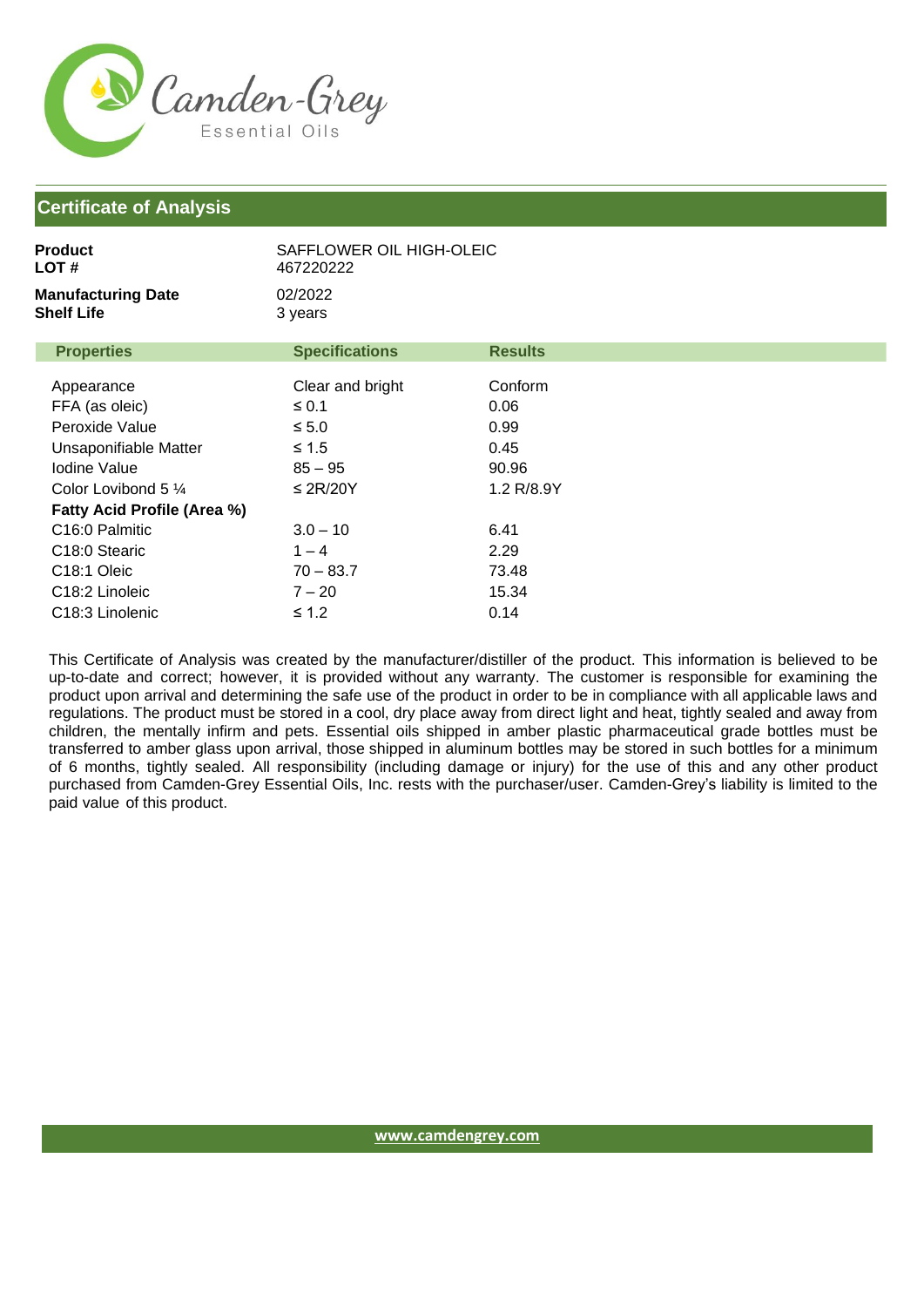

## **Certificate of Analysis**

| Product<br>LOT #<br>Shelf Life | 37461051220<br>3 years | SAFFLOWER OIL HIGH-OLEIC |  |  |
|--------------------------------|------------------------|--------------------------|--|--|
| <b>Properties</b>              | <b>Specifications</b>  | <b>Results</b>           |  |  |
| Appearance                     | Clear and bright       | Conform                  |  |  |

| FFA (as oleic)                     | $\leq 0.1$    | 0.04       |
|------------------------------------|---------------|------------|
| Peroxide Value                     | $\leq 5.0$    | 0.60       |
| Unsaponifiable Matter              | $\leq 1.5$    | 0.45       |
| Iodine Value                       | $85 - 95$     | 91.12      |
| Color Lovibond 5 $\frac{1}{4}$     | $\leq$ 2R/20Y | 1.0 R/9.0Y |
| <b>Fatty Acid Profile (Area %)</b> |               |            |
| C <sub>16</sub> :0 Palmitic        | $3.0 - 10$    | 5.50       |
| C <sub>18:0</sub> Stearic          | $1 - 4$       | 2.71       |
| C <sub>18:1</sub> Oleic            | $70 - 83.7$   | 74.93      |
| C <sub>18:2</sub> Linoleic         | $7 - 20$      | 14.36      |
| C <sub>18</sub> :3 Linolenic       | $\leq 1.2$    | 0.43       |

This Certificate of Analysis was created by the manufacturer/distiller of the product. This information is believed to be up-to-date and correct; however, it is provided without any warranty. The customer is responsible for examining the product upon arrival and determining the safe use of the product in order to be in compliance with all applicable laws and regulations. The product must be stored in a cool, dry place away from direct light and heat, tightly sealed and away from children, the mentally infirm and pets. Essential oils shipped in amber plastic pharmaceutical grade bottles must be transferred to amber glass upon arrival, those shipped in aluminum bottles may be stored in such bottles for a minimum of 6 months, tightly sealed. All responsibility (including damage or injury) for the use of this and any other product purchased from Camden-Grey Essential Oils, Inc. rests with the purchaser/user. Camden-Grey's liability is limited to the paid value of this product.